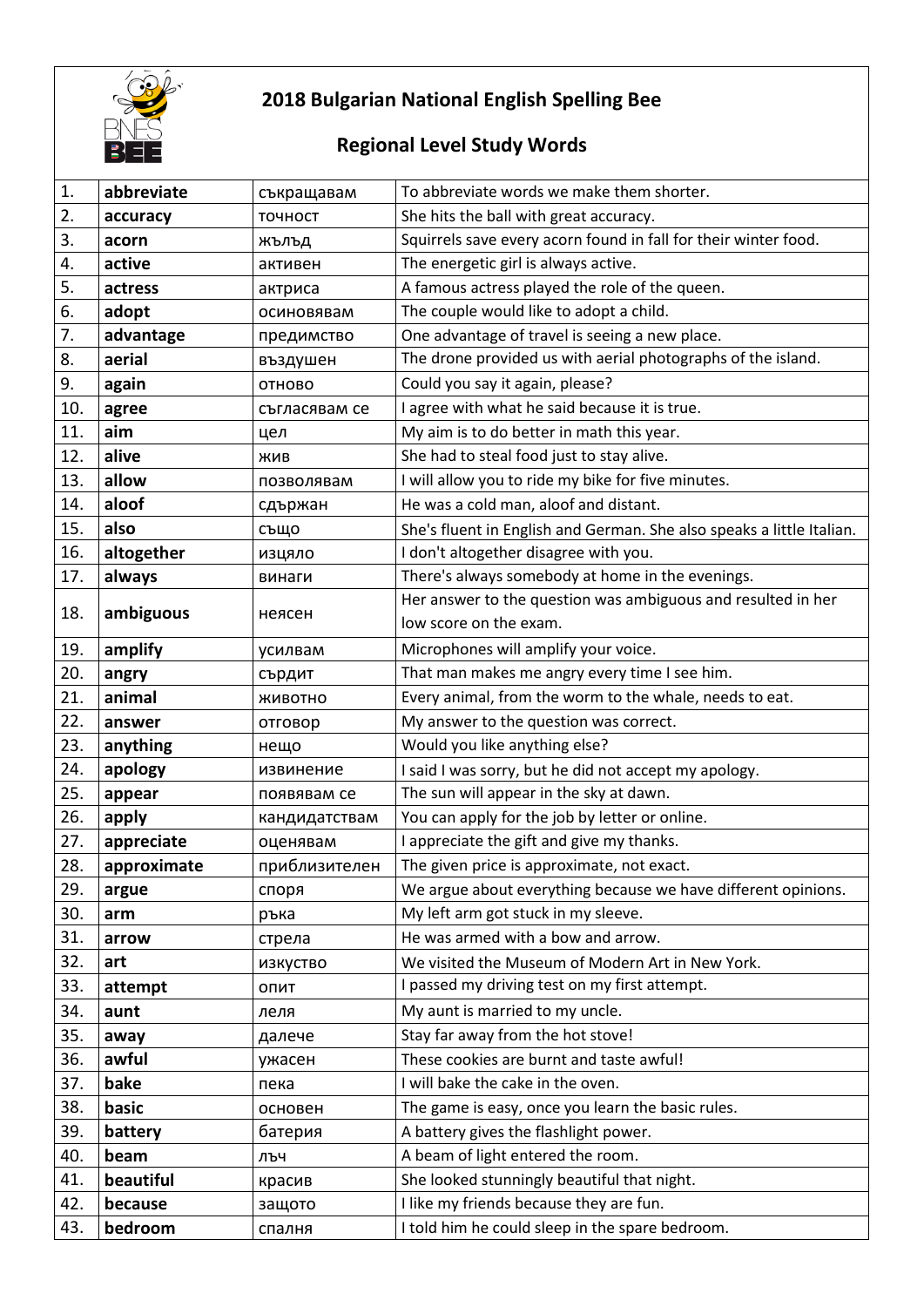| 44. | beetle        | бръмбар             | We found a huge beetle in the garden.                            |
|-----|---------------|---------------------|------------------------------------------------------------------|
| 45. | beetroot      | цвекло              | I added beetroot to the salad.                                   |
| 46. | beforehand    | предварително       | I wish we'd known about it beforehand.                           |
| 47. | beige         | бежов               | I have a new beige coat.                                         |
| 48. | believe       | вярвам              | I believe that studying helps me get better grades.              |
| 49. | bell          | звънец              | We enter the classroom when the bell rings.                      |
| 50. | benefit       | полза               | Regular exercise will be of benefit to your health.              |
| 51. | bite          | хапя                | The dog will bite you if you step on its tail.                   |
| 52. | boil          | варя                | I will boil potatoes and make a salad for dinner.                |
| 53. | bone          | KOCT                | She broke a bone in her arm.                                     |
| 54. | boredom       | скука               | My lack of interest in class led to total boredom.               |
| 55. | borrow        | вземам назаем       | May I borrow your pencil for a minute?                           |
| 56. | boss          | шеф                 | Who's the boss in this house?                                    |
| 57. | bounce        | отскачам            | The ball will bounce when it hits the floor.                     |
| 58. | bowl          | купа                | Mix the ingredients in a big bowl.                               |
| 59. | brick         | тухла               | They built the house brick by brick.                             |
| 60. | bridge        | <b>MOCT</b>         | People use the bridge to cross over the river.                   |
| 61. | broccoli      | броколи             | Broccoli is not tasty, but it is healthy.                        |
| 62. | brush         | четка               | I used my new brush to paint the picture.                        |
| 63. | build         | строя               | They are going to build a new house.                             |
| 64. | bumpy         | неравен             | The road was rocky and bumpy.                                    |
| 65. | bye           | довиждане           | He will say "bye" when he leaves.                                |
| 66. | cabbage       | зеле                | Rabbits love carrots and cabbage.                                |
| 67. | calm          | спокоен             | There were no waves in the calm lake.                            |
| 68. | campaign      | кампания            | We led a campaign to stop air pollution.                         |
| 69. | candy         | бонбон              | Gummi bears are my favorite type of candy.                       |
| 70. | captivating   | пленителен          | Her charm made her a captivating person.                         |
| 71. | care          | грижа се            | Can you care for my cat while I am gone?                         |
| 72. | carpenter     | дърводелец          | The carpenter makes many things out of wood.                     |
| 73. | case          | случай              | The detectives tried to solve the case.                          |
| 74. | casually      | небрежно            | Find someone who likes to dress casually.                        |
| 75. | cauliflower   | карфиол             | Cauliflower is similar to broccoli but it is white.              |
| 76. | cello         | виолончело          | The cello is larger than a violin but smaller than a contrabass. |
| 77. | chair         | стол                | He sat in the chair.                                             |
| 78. | chamomile     | лайка               | Chamomile is a herb with white flowers that makes tea.           |
| 79. | charity       | благотворителе<br>н | The charity concert raised money for children in need.           |
| 80. | charm         | очаровам            | She'll charm them with her pleasing manner.                      |
| 81. | chat          | приказвам си        | My friend and I chat on the phone.                               |
| 82. | cheese        | сирене              | I always put cheese on top of my French fries.                   |
| 83. | chef          | главен готвач       | The chef at our restaurant makes gourmet meals.                  |
| 84. | childhood     | детство             | What is your favourite memory from your childhood?               |
| 85. | chirp         | чуруликам           | Did you hear the baby chick chirp?                               |
| 86. | city          | град                | There's a park just outside the city.                            |
| 87. | clever        | умен                | The clever boy finished the puzzle quickly.                      |
| 88. | closely       | внимателно          | Watch the puppy closely or he'll run away!                       |
| 89. | clumsy        | несръчен            | His clumsy fingers couldn't untie the knot.                      |
| 90. | cockerel      | петле               | A cockerel is a young rooster.                                   |
| 91. | coincide      | съвпадам            | It's a pity our trips to New York don't coincide.                |
| 92. | color/ colour | ЦВЯТ                | What is her natural hair color?                                  |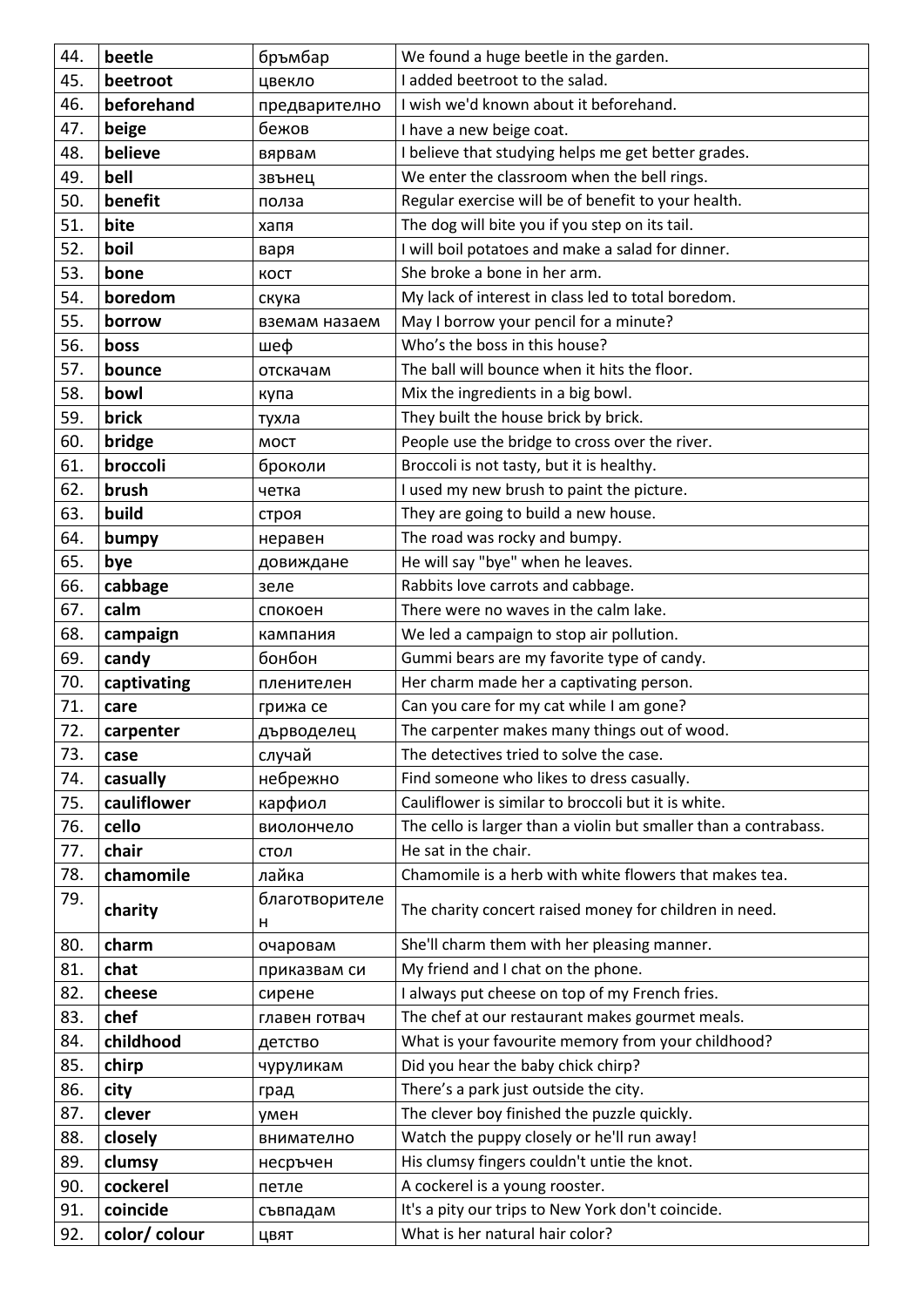| 93.  | common        | общ            | They share a common interest in photography.                                                             |
|------|---------------|----------------|----------------------------------------------------------------------------------------------------------|
| 94.  | compile       | събирам        | We are trying to compile his stories into a book.                                                        |
| 95.  | complication  | усложнение     | A complication may put the plans on hold.                                                                |
| 96.  | conceal       | скривам        | The wrapping paper will conceal the gift.                                                                |
| 97.  | confuse       | обърквам       | He tried to confuse me with his questions.                                                               |
| 98.  | consider      | обмислям       | I will carefully consider your proposal.                                                                 |
| 99.  | convey        | изразявам      | The man tried to convey his thoughts at the meeting.                                                     |
| 100. | cope          | справям се     | I can cope with the problem.                                                                             |
| 101. | correct       | поправям       | I must correct my mistake before I move on.                                                              |
| 102. | country       | страна         | The king was the ruler of his country.                                                                   |
| 103. | couple        | двойка         | A young couple from Argentina won the world tango competition.                                           |
| 104. | cousin        | братовчед      | My cousin is the son of my aunt.                                                                         |
| 105. | cover         | корица         | He read the book from cover to cover.                                                                    |
| 106. |               | прокрадвам се  | I will quietly creep into the room on tiptoes.                                                           |
| 107. | creep<br>crew | екипаж         | A member of the cabin crew demonstrated the safety procedures.                                           |
| 108. | crispy        | хрупкав        | I like it when the fries are crispy.                                                                     |
| 109. | critical      | много важен    | Studying is critical to passing the test.                                                                |
| 110. | crocus        | минзухар       | The purple crocus bloomed in early spring.                                                               |
| 111. | crucial       | решаващ        | He wasn't there at the crucial moment.                                                                   |
| 112. | crumbly       | ронлив         | The cake should have a light and crumbly texture.                                                        |
| 113. | cuckoo        | кукувица       | The cuckoo bird's call inspired a clock.                                                                 |
| 114. | curiosity     | любопитство    | Children show curiosity about everything.                                                                |
| 115. | dangerous     | опасен         | Crossing a busy street can be very dangerous.                                                            |
| 116. | dark          | тъмен          | My room is dark at night with the lights off.                                                            |
| 117. | darn          | кърпя          | Darn the socks with a needle and thread.                                                                 |
|      |               |                |                                                                                                          |
| 118. | deal          | сделка         | I'll make a deal with you-I'll work evenings if you'll work<br>weekends.                                 |
| 119. | deceive       | мамя           | Please tell the truth and do not deceive me.                                                             |
| 120. | decide        | решавам        | I must decide between the two desserts.                                                                  |
| 121. | deer          | елен           | A deer is an animal with long legs, that eats grass, leaves and can<br>run fast.                         |
| 122. | delay         | закъснение     | Our flight delay was caused by bad weather.                                                              |
| 123. | deodorant     | дезодорант     | I wear deodorant so I smell good.                                                                        |
| 124. | describe      | описвам        | Use words to describe what you hear and see.                                                             |
| 125. | desert        | пустиня        | A desert is a large area of land that has very little water.                                             |
| 126. | designer      | дизайнер       | The designer creates clothes for famous men.                                                             |
| 127. | desire        | желание        | I have no desire to try new things.                                                                      |
| 128. | desolate      | пуст           | The desolate ghost town was silent and still.                                                            |
| 129. | detach        | отделям        | I'll detach and mail the bottom of the form.                                                             |
| 130. | detail        | детайл         | I shared every small detail about the trip.                                                              |
| 131. | detain        | задържам       | Hold and detain him until the police come.                                                               |
| 132. | deteriorate   | влошавам (се)  | The situation is likely to deteriorate unless something is done<br>now.                                  |
| 133. | devotion      | привързаност   | His devotion to his wife and family is touching.                                                         |
| 134. | devour        | поглъщам       | The wolf wanted to devour the three little pigs.                                                         |
| 135. | diary         | дневник        | I keep a diary to write my daily thoughts in.                                                            |
| 136. | discrepancy   | несъответствие | She didn't notice the discrepancy between the name on the<br>cheque and the name on the driving licence. |
| 137. | disregard     | пренебрегвам   | She will disregard and ignore the rules.                                                                 |
| 138. | distance      | разстояние     | The distance from my house to my school is less than 100 meters.                                         |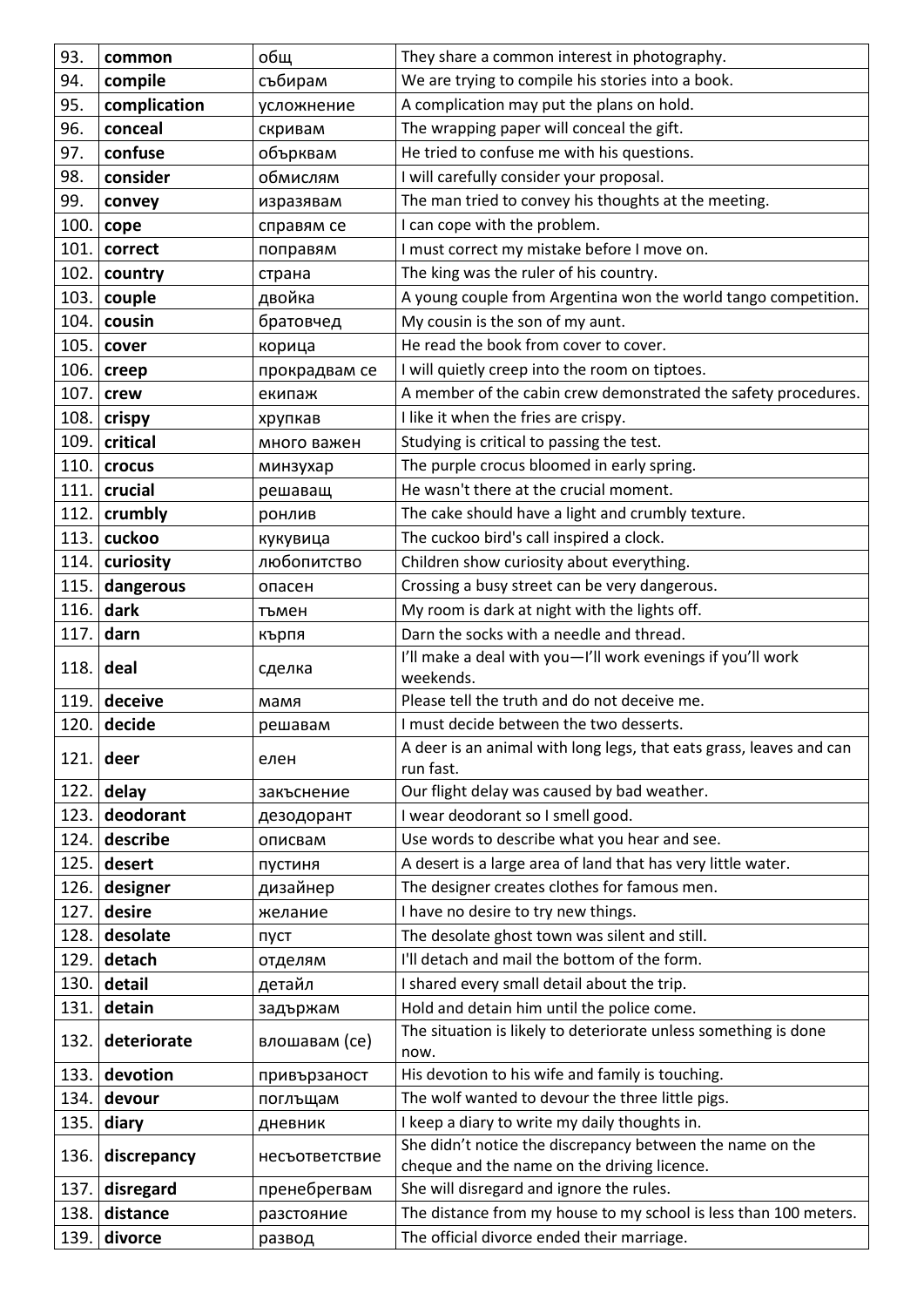| 140. | dolphin       | делфин         | A dolphin is very intelligent and often friendly towards humans. |
|------|---------------|----------------|------------------------------------------------------------------|
| 141. | door          | врата          | We walked into the house through the front door.                 |
| 142. | dragonfly     | водно конче    | A dragonfly is a bug with two pairs of wings.                    |
| 143. | draw          | рисувам        | Use your pencil to draw a picture of a tree.                     |
| 144. | dress         | рокля          | The bride's dress is as white as snow.                           |
| 145. | droop         | клюмвам        | She was so tired that her eyelids began to droop.                |
| 146. | dubious       | несигурен      | Her dubious answer made her seem uncertain.                      |
| 147. | dusty         | прашен         | I brushed off the dusty old book and sneezed.                    |
| 148. | eager         | нетърпелив     | Everyone in the class seemed eager to learn.                     |
| 149. | echo          | exo            | I hear the echo of my voice in the cave.                         |
| 150. | ecological    | екологичен     | Cutting the rainforest will cause an ecological disaster.        |
| 151. | effect        | въздействие    | The storm had a terrible effect on the town.                     |
| 152. | effort        | усилие         | I gave the race my best effort and I won.                        |
| 153. | electric      | електрически   | Electric tools must be plugged into outlets.                     |
| 154. | emergency     | авария         | This door should only be used in an emergency.                   |
| 155. | emotion       | чувство        | Fear is a normal human emotion.                                  |
| 156. | endure        | изтърпявам     | The pain was almost too great to endure.                         |
| 157. | energy        | енергия        | I eat and rest well in order to have energy for sports.          |
| 158. | engineer      | инженер        | We need an engineer to fix the machine.                          |
| 159. | enhance       | усилвам        | Spices will enhance and improve the flavor.                      |
| 160. | escort        | охрана         | The president had an escort of six guards.                       |
| 161. | especially    | особено        | I just ate, so I am not especially hungry.                       |
| 162. | evade         | избягвам       | We often evade and run away from unpleasant facts.               |
| 163. | evolve        | развивам (се)  | Online games tend to evolve over time.                           |
| 164. | exam          | ИЗПИТ          | We took an exam to test our knowledge.                           |
| 165. | excel         | изпъквам       | If you practice, you will excel at your sport.                   |
| 166. | exceptional   | изключителен   | At the age of five he showed exceptional talent as a musician.   |
| 167. | exciting      | вълнуващ       | Some people find extreme sports exciting.                        |
| 168. | extraordinary | изключителен   | Tom is an athlete with extraordinary strength.                   |
| 169. | extreme       | краен          | She didn't like the idea of skydiving - it sounded too extreme.  |
| 170. | eyelid        | клепач         | She winked by closing one eyelid.                                |
| 171. | faithful      | верен          | His faithful old dog sat by his feet.                            |
| 172. | fake          | фалшив         | The museum has announced that the painting was fake.             |
| 173. | fantastic     | фантастичен    | I read a fantastic story about two unicorns.                     |
| 174. | fault         | вина           | Why should I say sorry when it's not my fault?                   |
| 175. | fear          | страх          | The little girl had a fear of spiders.                           |
| 176. | feel          | чувствам (се)  | I feel proud when I get good grades.                             |
| 177. | fever         | треска         | Aspirin should help reduce the fever.                            |
| 178. | flexible      | гъвкав         | Flexible straws can bend without breaking.                       |
| 179. | flow          | тека           | We watched the river flow past us.                               |
| 180. | focus         | съсредоточавам | She blinked and tried to focus.                                  |
|      |               | ce             |                                                                  |
| 181. | foggy         | МЪГЛИВ         | It's hard to see outside when it's foggy.                        |
| 182. | foil          | преча (на)     | I hope the rain does not foil our picnic.                        |
| 183. | food          | храна          | He ate healthy food to keep himself strong.                      |
| 184. | force         | сила           | The force of gravity keeps planet Earth rotating around the sun. |
| 185. | fortify       | укрепвам       | I will fortify the wall to make it stronger.                     |
| 186. | fortress      | крепост        | The fortress fell after a nine-day siege.                        |
| 187. | frank         | искрен         | He is always frank and tells what he thinks.                     |
| 188. | frightening   | плашещ         | A frightening thunderstorm scared us.                            |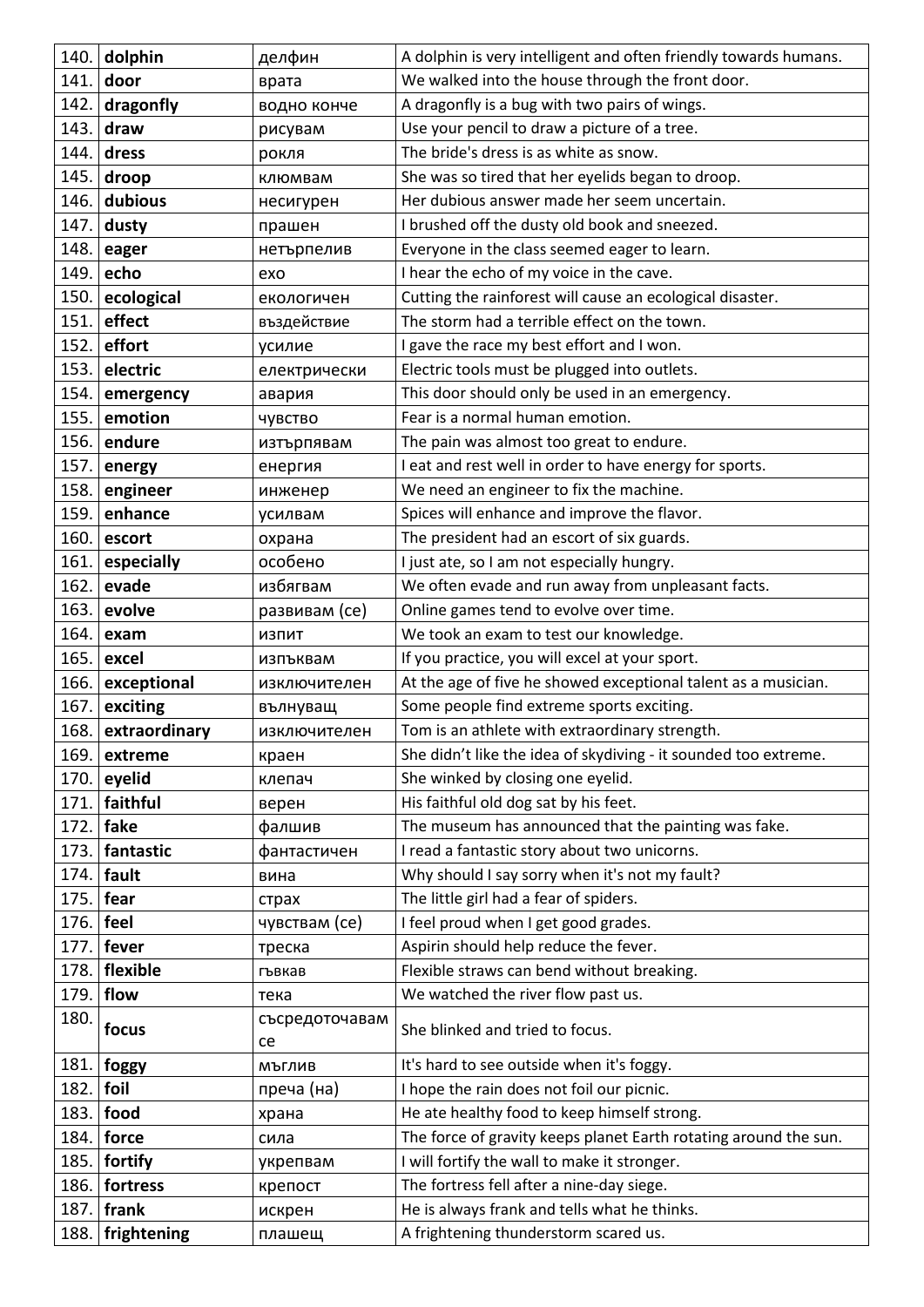|      | 189. frown      | мръщя се     | People frown when they are sad or angry.                                                    |
|------|-----------------|--------------|---------------------------------------------------------------------------------------------|
| 190. | game            | игра         | Soccer is my favorite game.                                                                 |
| 191. | gap             | дупка        | The cat escaped through the gap in the fence.                                               |
| 192. | gasp            | въздишка     | I let out a gasp of shock when I saw my car.                                                |
| 193. | gigantic        | гигантски    | The gigantic mountain made us feel tiny.                                                    |
| 194. | glass           | СТЪКЛО       | The front door is made of glass.                                                            |
| 195. | glow            | светлина     | The glow from the nightlight lit the stairs.                                                |
| 196. | goofy           | глупав       | His goofy grin always makes me laugh.                                                       |
| 197. | gorilla         | горила       | The gorilla is the largest type of ape.                                                     |
| 198. | grasshopper     | скакалец     | A grasshopper is an insect that makes noise with its long back legs<br>and jumps very high. |
| 199. | greedy          | алчен        | There's no need to be greedy - there's plenty for everyone.                                 |
| 200. | grey/ gray      | СИВ          | The cat was as grey as chimney smoke.                                                       |
| 201. | group           | група        | What blood group are you?                                                                   |
| 202. | grow            | раста        | The tiny piglet would grow into a big pig.                                                  |
| 203. | guilty          | виновен      | He felt guilty after stealing the candy.                                                    |
| 204. | gutter          | улук         | The gutter carries away the water when it rains.                                            |
| 205. | hammock         | хамак        | Secure the hammock to the trees before lying down in it.                                    |
| 206. | hamster         | хамстер      | My hamster looks like a mouse without a tail.                                               |
| 207. | happen          | случва се    | We waited to see what would happen next.                                                    |
| 208. | harsh           | рязък        | He regretted his harsh words.                                                               |
| 209. | headline        | заглавие     | What is the headline of your article?                                                       |
| 210. | heal            | излекувам    | The bandage helped the cut heal sooner.                                                     |
| 211. | hear            | чувам        | I see with my eyes and hear with my ears.                                                   |
| 212. | hemisphere      | полукълбо    | Half of the globe is called a hemisphere.                                                   |
| 213. | high            | ВИСОК        | My goal is to climb that high mountain.                                                     |
| 214. | honey           | мед          | Bees make sweet honey from pollen.                                                          |
| 215. | hope            | надявам се   | I hope it will not rain during the parade.                                                  |
|      | $216.$ horn     | клаксон      | She flashed her lights and beeped her horn at the car in front of<br>her.                   |
| 217. | hospital        | болница      | Doctors take care of sick people at the hospital.                                           |
| 218. | hour            | час          | An hour is 60 minutes.                                                                      |
| 219. | hug             | прегръщам    | I hug my cat when I feel lonely.                                                            |
| 220. | humankind       | човечество   | Humankind should take care of nature.                                                       |
| 221. | humiliated      | унижен       | I have never felt more humiliated in my whole life.                                         |
| 222. | hurry           | бързам       | You have to hurry if you want to catch that train.                                          |
| 223. | ignore          | пренебрегвам | It is rude to turn your back and ignore me!                                                 |
| 224. | illustrate      | илюстрирам   | An artist will illustrate the storybook.                                                    |
| 225. | immense         | необятен     | There is still an immense amount of work to be done.                                        |
| 226. | impossible      | невъзможно   | It's impossible for me to be there before eight.                                            |
| 227. | impulsive       | импулсивен   | He told me not to be impulsive but to think it over.                                        |
| 228. | inevitable      | неизбежен    | We had no other choice, it was inevitable.                                                  |
| 229. | inhale          | вдишвам      | Inhale and breathe in the flowers' scent.                                                   |
| 230. | inquire/enquire | разпитвам    | I will inquire and ask where he went.                                                       |
| 231. | inspiration     | вдъхновение  | I find creative inspiration in nature.                                                      |
| 232. | intensify       | засилвам     | The heat will intensify and increase at noon.                                               |
| 233. | interrogative   | въпросителен | End an interrogative sentence with a question mark.                                         |
| 234. | jacket          | яке          | I wore a leather jacket to keep warm.                                                       |
| 235. | joke            | ВИЦ          | The comedian told a funny joke.                                                             |
| 236. | joyful          | радостен     | She gave a joyful laugh.                                                                    |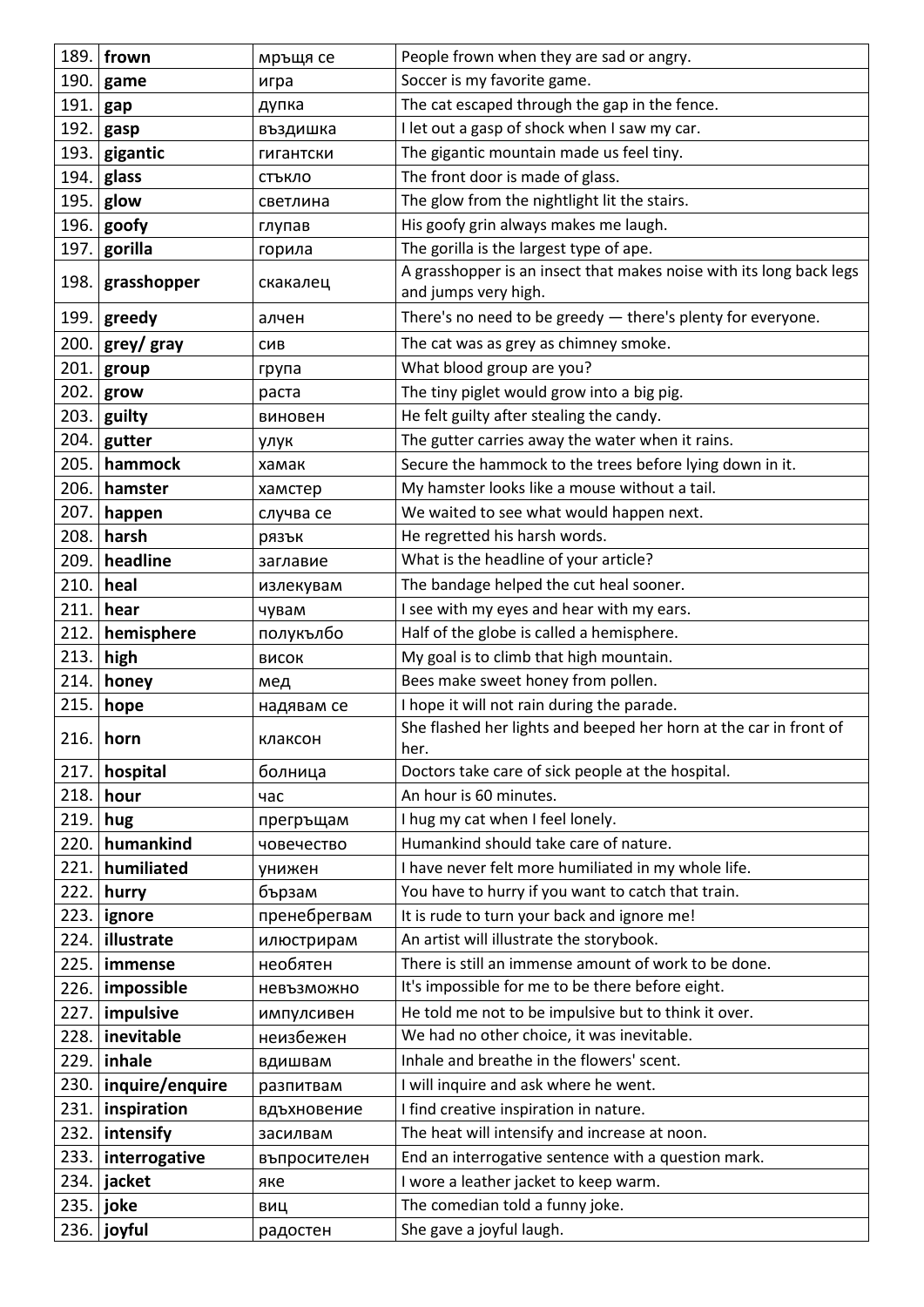|      | $237.$ judo   | джудо       | Judo is a Japanese martial art similar to jujitsu.                                           |
|------|---------------|-------------|----------------------------------------------------------------------------------------------|
| 238. | juice         | <b>COK</b>  | Please pour me a glass of orange juice.                                                      |
|      | $239.$ jumble | безпорядък  | I finally found it among the jumble on the floor.                                            |
| 240. | keep          | продължавам | Keep smiling!                                                                                |
| 241. | ketchup       | кетчуп      | I always put ketchup on my fries.                                                            |
| 242. | kindness      | доброта     | He showed his kindness by sharing his lunch.                                                 |
| 243. | kitchen       | кухня       | The kitchen is a room in which meals are cooked or prepared.                                 |
| 244. | laugh         | смея се     | I laugh if I am happy or something is funny.                                                 |
| 245. | lavender      | лавандула   | Lavender is a plant with purple flowers and a sweet smell.                                   |
| 246. | lavish        | щедър       | They were rather lavish with their presents.                                                 |
| 247. | law           | закон       | In Sweden it is against the law to hit a child.                                              |
| 248. | lawn          | ливада      | Gardeners mow the lawn and water the flowers.                                                |
| 249. | leaf          | ЛИСТО       | I saw a leaf fall from a tree-summer is almost over.                                         |
| 250. | learn         | научавам    | I will learn how to write at school.                                                         |
| 251. | leave         | напускам    | We must choose to stay or leave.                                                             |
| 252. | leek          | праз (лук)  | Leek is used like an onion in cooking.                                                       |
| 253. | level         | НИВО        | He moved to a new level in the video game.                                                   |
| 254. | light         | лек         | The box was big, but light and easy to lift.                                                 |
| 255. | limp          | куцам       | He had to limp when he injured his ankle.                                                    |
| 256. | linden        | липа        | I like the smell of blooming linden.                                                         |
| 257. | local         | местен      | It was difficult to understand the local dialect.                                            |
| 258. | lock          | заключвам   | Did you lock the door?                                                                       |
| 259. | loss          | загуба      | His suicide was a terrible loss to the music world.                                          |
| 260. | male          | МЪЖКИ       | The male peacocks are generally larger and more colorful.                                    |
| 261. | manual        | ръчен       | In manual labor, you work with your hands.                                                   |
| 262. | mare          | кобила/     | A mare is a female horse or donkey.                                                          |
|      |               | магарица    |                                                                                              |
| 263. | mass          | маса        | Mass is the size and weight of an object.                                                    |
|      | 264. meal     | ядене       | Lunch is his main meal of the day.                                                           |
| 265. | meaningful    | смислен     | Her letter is meaningful and very sincere.                                                   |
| 266. | measure       | измервам    | We are learning to measure distance by meters.                                               |
| 267. | medicine      | лекарство   | Patients feel better after taking medicine.                                                  |
| 268. | medlar        | мушмула     | A medlar is a brownish fruit which is eaten when it has started to<br>decay and become soft. |
| 269. | memorize/     |             | Each night I tried to memorize long lists of new words.                                      |
|      | memorise      | запомням    |                                                                                              |
| 270. | merry         | весел       | The laughing children are merry and cheerful.                                                |
| 271. | mint          | ментов      | My toothpaste has a fresh mint flavor.                                                       |
| 272. | mirror        | огледало    | I see my reflection in the mirror.                                                           |
| 273. | misleading    | подвеждащ   | His misleading story was meant to confuse us.                                                |
| 274. | moat          | poB         | A moat of water surrounded the castle.                                                       |
| 275. | modern        | съвременен  | Shakespeare's language can be difficult to understand for modern<br>readers.                 |
| 276. | moist         | влажен      | Water the plants regularly to keep the soil moist.                                           |
| 277. | monster       | чудовище    | The scary monster was ugly and mean.                                                         |
| 278. | moss          | МЪХ         | The rocks in the forest were covered with moss.                                              |
| 279. | muddy         | кален       | Look, you've made the floor all muddy!                                                       |
| 280. | mule          | муле        | The stubborn mule carried the luggage uphill.                                                |
| 281. | myth          | легенда     | Unicorns are a myth and they are not real.                                                   |
| 282. | navel         | пъп         | The waistband of his pants covers his navel.                                                 |
|      |               |             |                                                                                              |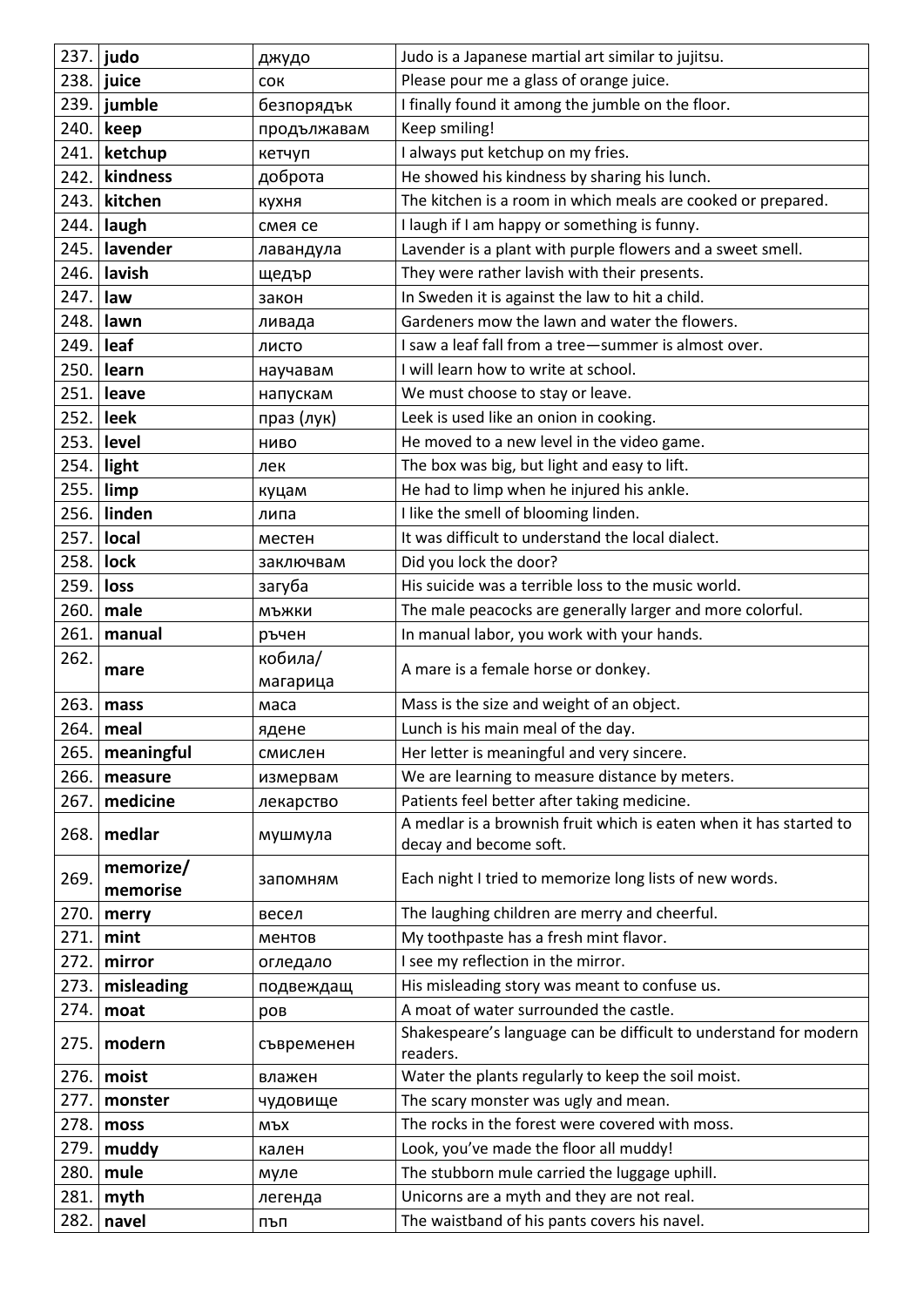| 283. | neck        | врат                   | He wore a bow tie around his neck.                                                            |
|------|-------------|------------------------|-----------------------------------------------------------------------------------------------|
| 284. | negligence  | небрежност             | You make mistakes because of negligence.                                                      |
| 285. | nephew      | племенник              | My nephew is the son of my brother.                                                           |
| 286. | nerve       | нерв                   | The nerve runs from the eye to the brain.                                                     |
| 287. | nightingale | славей                 | A brown nightingale sings his evening birdsong.                                               |
| 288. | noble       | благороден             | He died for a noble cause.                                                                    |
| 289. | notion      | представа              | She had only a vague notion of what might happen.                                             |
| 290. | oats        | овес                   | Oats are grains we can eat as cereal.                                                         |
| 291. | object      | възразявам             | If you don't object, we'll postpone the meeting till next week.                               |
| 292. | oblige      | услужвам               | If you need help, I am happy to oblige.                                                       |
| 293. | oblivious   | разсеян                | Pay attention and don't be oblivious!                                                         |
| 294. | obviously   | очевидно               | Obviously, we don't want to spend too much money.                                             |
| 295. | occupation  | професия               | Please state your name, age and occupation below.                                             |
| 296. | odd         | нечетен                | Three is an odd number.                                                                       |
| 297. | offensive   | обиден                 | His rude comments are offensive and hurtful.                                                  |
| 298. | oppose      | противопоставя<br>M Ce | I oppose the new rules and will protest against them.                                         |
| 299. | orchard     | овощна градина         | Hundreds of fruit trees grew in the orchard.                                                  |
| 300. | origin      | произход               | I am Bulgarian so Bulgaria is my country of origin.                                           |
| 301. | ostrich     | щраус                  | The tall ostrich has wings but cannot fly.                                                    |
|      |             | съвпадам               |                                                                                               |
| 302. | overlap     | (отчасти)              | Our jobs overlap slightly, which sometimes causes difficulties.                               |
| 303. | pale        | блед                   | Are you feeling all right? You look rather pale.                                              |
| 304. | parachute   | парашут                | The skydiver opened his colorful parachute.                                                   |
| 305. | passage     | ОТКЪС                  | This is my favorite passage from the book.                                                    |
| 306. | past        | минало                 | My history book is all about the past.                                                        |
| 307. | patio       | вътрешен двор          | We had dinner outside on the patio.                                                           |
| 308. | peaceful    | спокоен                | It's so peaceful out here in the countryside.                                                 |
| 309. | peak        | връх                   | Mussala is the highest peak in Bulgaria.                                                      |
| 310. | pear        | круша                  | A pear is a yellow or green fruit that is narrow at the top and wide<br>at the bottom.        |
| 311. | people      | xopa                   | People should not walk their dogs on the beach.                                               |
| 312. | perch       | кацам                  | The bird liked to perch on my finger.                                                         |
| 313. | perhaps     | може би                | I was going to go later, but perhaps now is better.                                           |
| 314. | perish      | загивам                | Plants will dry up and perish without water.                                                  |
| 315. | pike        | щука                   | A pike is a large freshwater fish with very sharp teeth.                                      |
| 316. | pillow      | възглавница            | I like to rest my head on my fluffy pillow.                                                   |
| 317. | pirate      | пират                  | A pirate is a person on a ship who attacks other ships at sea in<br>order to steal from them. |
| 318. | pitch       | игрално поле           | He was the best player on the pitch today.                                                    |
| 319. | place       | МЯСТО                  | My treehouse is my favorite place.                                                            |
| 320. | plumber     | водопроводчик          | We called a plumber to fix the broken sink.                                                   |
| 321. | plunge      | гмуркам се             | An ocean diver can plunge to great depths.                                                    |
| 322. | pocket      | джоб                   | I keep my keys in the pocket of my pants.                                                     |
| 323. | point       | смисъл                 | It took me a few minutes to get the point.                                                    |
| 324. | polite      | учтив                  | She is always polite and never rude.                                                          |
| 325. | poppy       | мак                    | A poppy is a plant with bright red flowers.                                                   |
| 326. | popular     | популярен              | Cats are very popular as pets.                                                                |
| 327. | portrait    | портрет                | An artist painted the child's portrait.                                                       |
| 328. | poultry     | домашни птици          | Birds used as food are called poultry.                                                        |
|      |             |                        |                                                                                               |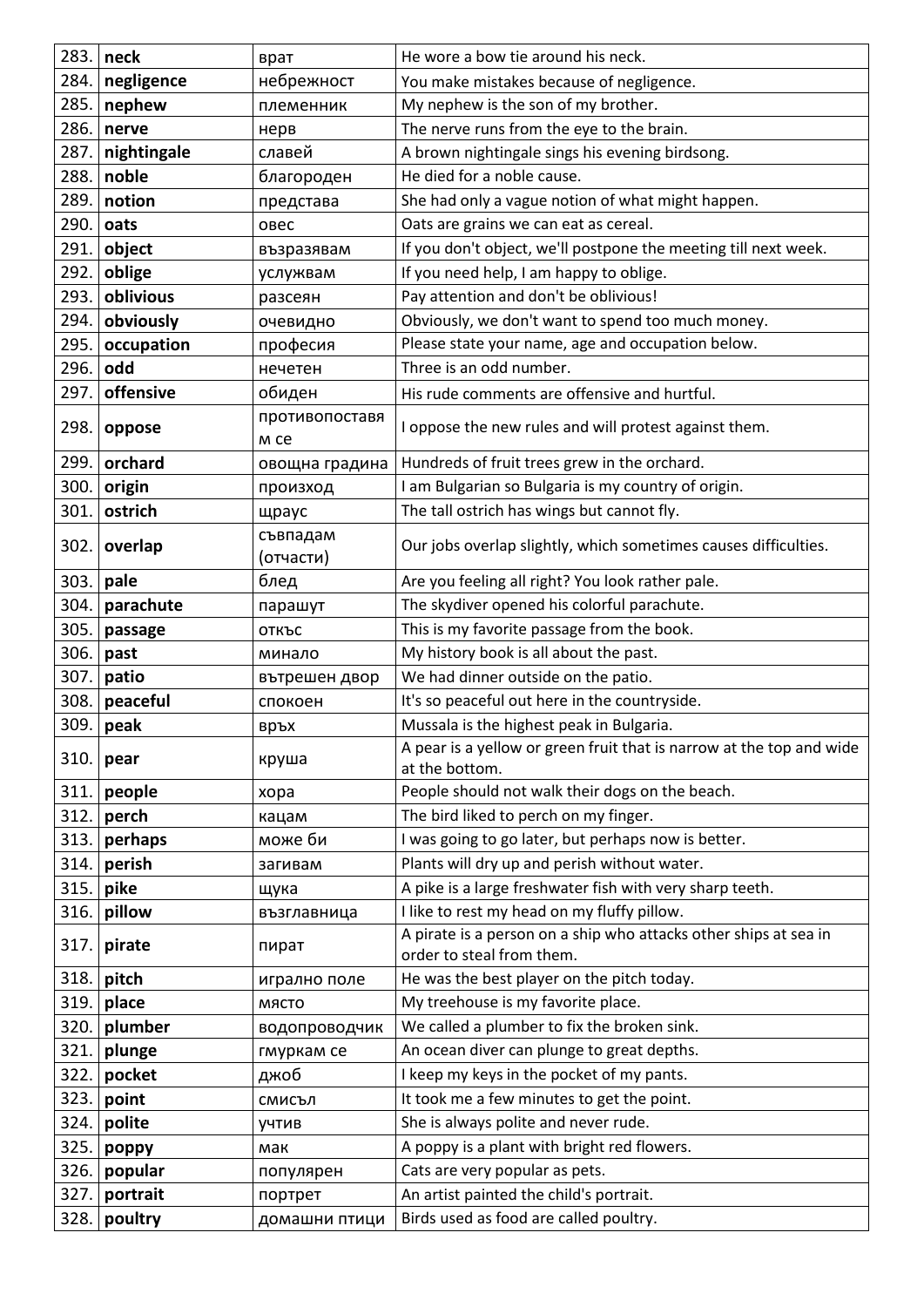| 329. | pour        | наливам               | Please pour more lemonade into my glass.                                            |
|------|-------------|-----------------------|-------------------------------------------------------------------------------------|
| 330. | power       | власт                 | The president has the power to end the war.                                         |
| 331. | praise      | хваля                 | I will praise her for the great job she did.                                        |
| 332. | precede     | предшествам           | Lightning will always precede thunder.                                              |
| 333. | precious    | ценен                 | You're wasting precious time!                                                       |
| 334. | precisely   | точно                 | That's precisely what I meant.                                                      |
| 335. | predominant | преобладаващ          | Green is the predominant color this spring in the fashion world.                    |
| 336. | prepaid     | предплатен            | I use a prepaid card for my phone.                                                  |
| 337. | proceed     | продължавам           | He left detailed instructions about the best way to proceed.                        |
| 338. | process     | процес                | Our company is in the process of moving to a new office.                            |
| 339. | punch       | дупча                 | I always punch my ticket when traveling on a bus.                                   |
| 340. | python      | ПИТОН                 | A python is a very large snake.                                                     |
| 341. | quail       | пъдпъдък              | A quail is a small, short tailed game bird.                                         |
| 342. | quartet     | квартет               | A quartet is a group of four musicians or singers who play or sing<br>together.     |
| 343. | quite       | съвсем                | I am not quite finished eating my lunch.                                            |
| 344. | rage        | ГНЯВ                  | Her voice trembled with rage.                                                       |
| 345. | raven       | гарван                | The black raven flew above the field.                                               |
| 346. | reach       | достигам              | I can't reach the top shelf.                                                        |
| 347. | recent      | скорошен              | Recent rains have left the streets flooded.                                         |
| 348. | recitation  | рецитация             | Her recitation of the poem was flawless.                                            |
| 349. | reckon      | пресмятам             | I will reckon the numbers and find the sum.                                         |
| 350. | recover     | възстановявам<br>(ce) | The forest had to recover after the terrible fire.                                  |
| 351. | reduce      | намалявам             | Reduce pollution by walking to work and school.                                     |
| 352. | referee     | съдия (спорт)         | He was sent off the field for arguing with the referee.                             |
| 353. | reign       | царуване              | The reign of the king lasts until he dies.                                          |
| 354. | relaxing    | отпускащ              | I find swimming very relaxing.                                                      |
| 355. | relay       | предавам              | He will relay the message to the boss.                                              |
| 356. | relief      | облекчение            | To our relief he came back safe and sound.                                          |
| 357. | remedy      | лекарство             | One dose of the remedy is sufficient.                                               |
| 358. | repetitive  | повтарящ се           | A chorus is the repetitive part of a song.                                          |
| 359. | represent   | представям            | I will represent my school in the competition.                                      |
| 360. | repulsive   | отблъскващ            | He found her habits quite repulsive.                                                |
| 361. | require     | нуждая се от          | These plants absolutely require shade.                                              |
| 362. | resemble    | приличам на           | Too many hotels resemble one another.                                               |
| 363. | resilience  | издържливост          | She has shown great resilience under pressure.                                      |
| 364. | resource    | pecypc                | An important natural resource is oil.                                               |
| 365. | result      | резултат              | He was satisfied with the result of his hard work.                                  |
| 366. | resume      | започвам<br>ОТНОВО    | They will resume working after their break.                                         |
| 367. | revenge     | отмъщение             | Even though I wanted revenge, I decided to forgive my friend for<br>her wrongdoing. |
| 368. | rhinoceros  | носорог               | The gray rhinoceros has a horn on its face.                                         |
| 369. | ripe        | узрял                 | Pick the tomatoes before they get too ripe.                                         |
| 370. | roam        | скитам                | The stray dog will roam through the town.                                           |
| 371. | roar        | ръмжа                 | Lions and tigers roar when they are angry.                                          |
| 372. | rustle      | шумолене              | There was a rustle of paper as people turned the pages.                             |
| 373. | rye         | ръж                   | We can use rye to make bread just like wheat.                                       |
| 374. | sailor      | моряк                 | The sailor took orders from the ship's captain.                                     |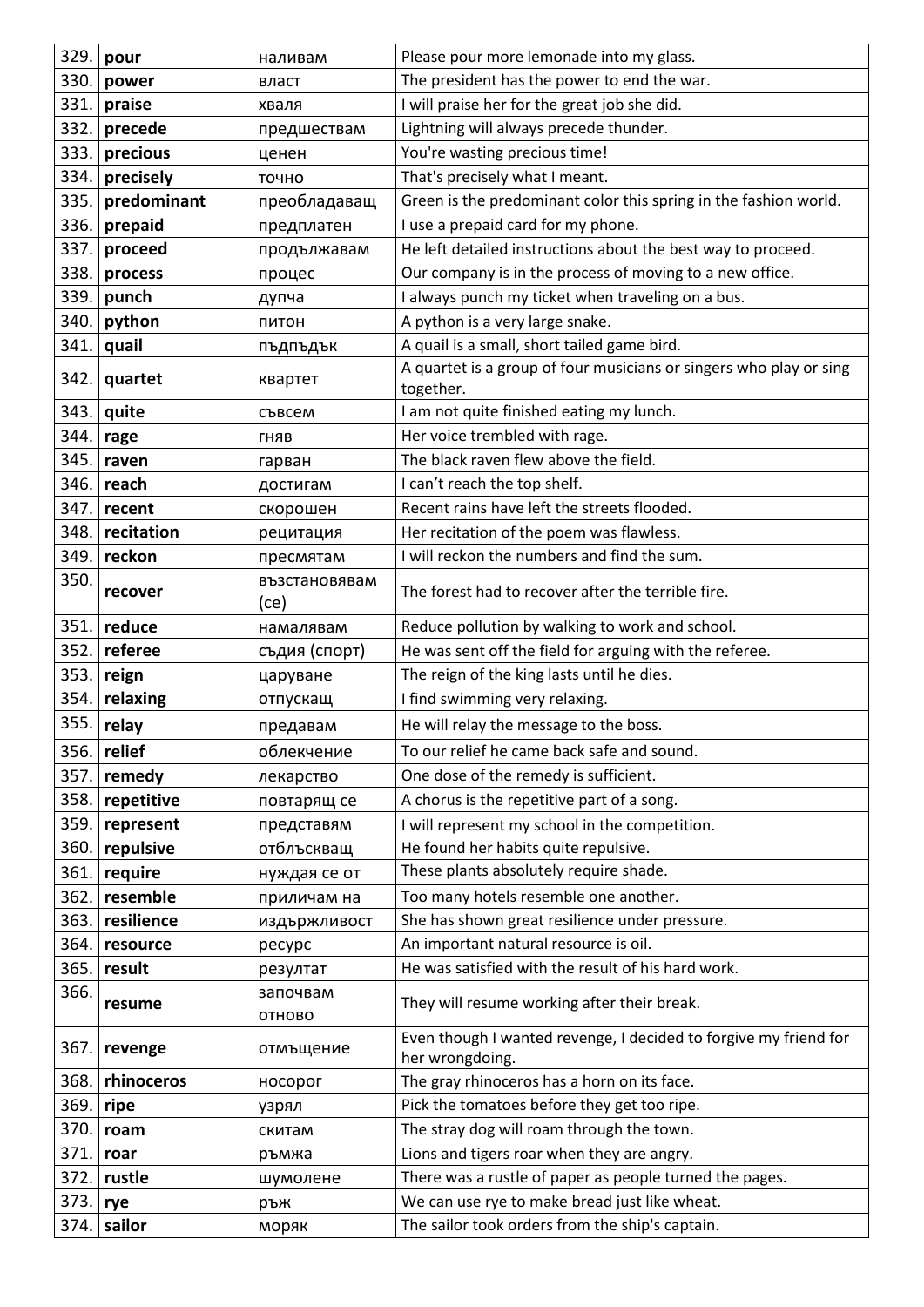| 375.         | salty                | солен              | The popcorn was buttery and salty.                                   |
|--------------|----------------------|--------------------|----------------------------------------------------------------------|
| 376.         | salutation           | поздрав            | He received a formal salutation this morning.                        |
| 377.         | sauce                | coc                | I like my spaghetti with tomato sauce.                               |
| 378.         | scale                | кантар             | I step on a scale to measure my weight.                              |
| 379.         | scarcely             | едва               | We could scarcely see, as the light was dim.                         |
| 380.         | scientist            | учен               | A zoologist is a scientist who studies animals.                      |
| 381.         | scorching            | изгарящ            | The scorching heat was unbearable.                                   |
| 382.         | scramble             | разбърквам         | You have to scramble the pieces before you start with the puzzle.    |
| 383.         | sculptor             | скулптор           | The sculptor made a clay statue of his dog.                          |
| 384.         | search               | търся              | She will search for her lost earring.                                |
| 385.         | season               | подправям          | We season food to give it more flavor.                               |
| 386.         | seep                 | просмуквам се      | Water will seep in slowly through the cracks.                        |
| 387.         | sentence             | изречение          | Does this sentence end with a question mark?                         |
| 388.         | shabby               | износен            | She wore shabby and dirty clothes.                                   |
| 389.         | shelf                | рафт               | The librarian put the book back on the shelf.                        |
| 390.         | shield               | ЩИТ                | A knight holds a shield to protect himself.                          |
| 391.         | shoot                | снимам             | I will shoot this photo session with my new camera.                  |
| 392.         | shoulder             | рамо               | She carried her bag on her right shoulder.                           |
| 393.         | shout                | викам              | When you shout, I hear you loud and clear.                           |
| 394.         | shove                | бутам              | He had to shove the heavy box to move it.                            |
| 395.         | show                 | показвам           | Let me show you on the map where we are.                             |
| 396.         | shrug                | свивам             | If we shrug our shoulders, it means we don't care.                   |
|              |                      | (рамене)           |                                                                      |
| 397.         | sigh                 | въздъхвам          | We sigh with relief when the test is over.                           |
| 398.         | sincere              | искрен             | I mean what I say because I am sincere.                              |
| 399.         | skill                | умение             | The job required skill and patience.                                 |
| 400.         | skyscraper           | небостъргач        | A skyscraper is a very tall building.                                |
| 401.         | slap<br>$402.$ small | шамар              | She gave him a slap across the face.                                 |
|              |                      | малък              | The small shoe did not fit his big foot.                             |
| 403.<br>404. | smooth               | гладък             | The water was as smooth as glass.<br>You sneeze when you get a cold. |
| 405.         | sneeze<br>sociable   | кихам<br>общителен | Sociable people make friends easily.                                 |
| 406.         | socket               | ел. контакт        | I plugged the lamp into the socket.                                  |
| 407.         | somber/sombre        | мрачен             | The sky was somber after the storm.                                  |
| 408.         | soon                 | скоро              | We will eat soon because lunch is in five minutes.                   |
| 409.         | soothe               | успокоявам         | The mother sang a lullaby to soothe her crying baby.                 |
| 410.         | source               | източник           | The only source of light was the fire.                               |
| 411.         | speech               | реч                | In my speech I talk to the audience about love.                      |
| 412.         | spend                | харча              | I have one dollar to spend on candy.                                 |
| 413.         | spin                 | въртя (се)         | The cat watched the wheel spin.                                      |
| 414.         | sponge               | гъба               | Wipe the table with a clean sponge.                                  |
| 415.         | spouse               | съпруг/а           | My spouse is the love of my life.                                    |
| 416.         | spring               | пролет             | Flowers begin to appear as winter becomes spring.                    |
| 417.         | sprout               | изниквам           | The seeds will sprout in a few days.                                 |
| 418.         | squeeze              | изтисквам          | Squeeze the toothpaste slowly out of the tube.                       |
| 419.         | stable               | конюшна            | The horse lives in the stable.                                       |
| 420.         | stammer              | заеквам            | Many children stammer and go to speech classes.                      |
| 421.         | sticky               | лепкав             | His fingers were sticky and covered with jam.                        |
| 422.         | stiff                | схванат            | My leg was stiff and difficult to move.                              |
| 423.         | still                | неподвижен         | The kids found it hard to stay still.                                |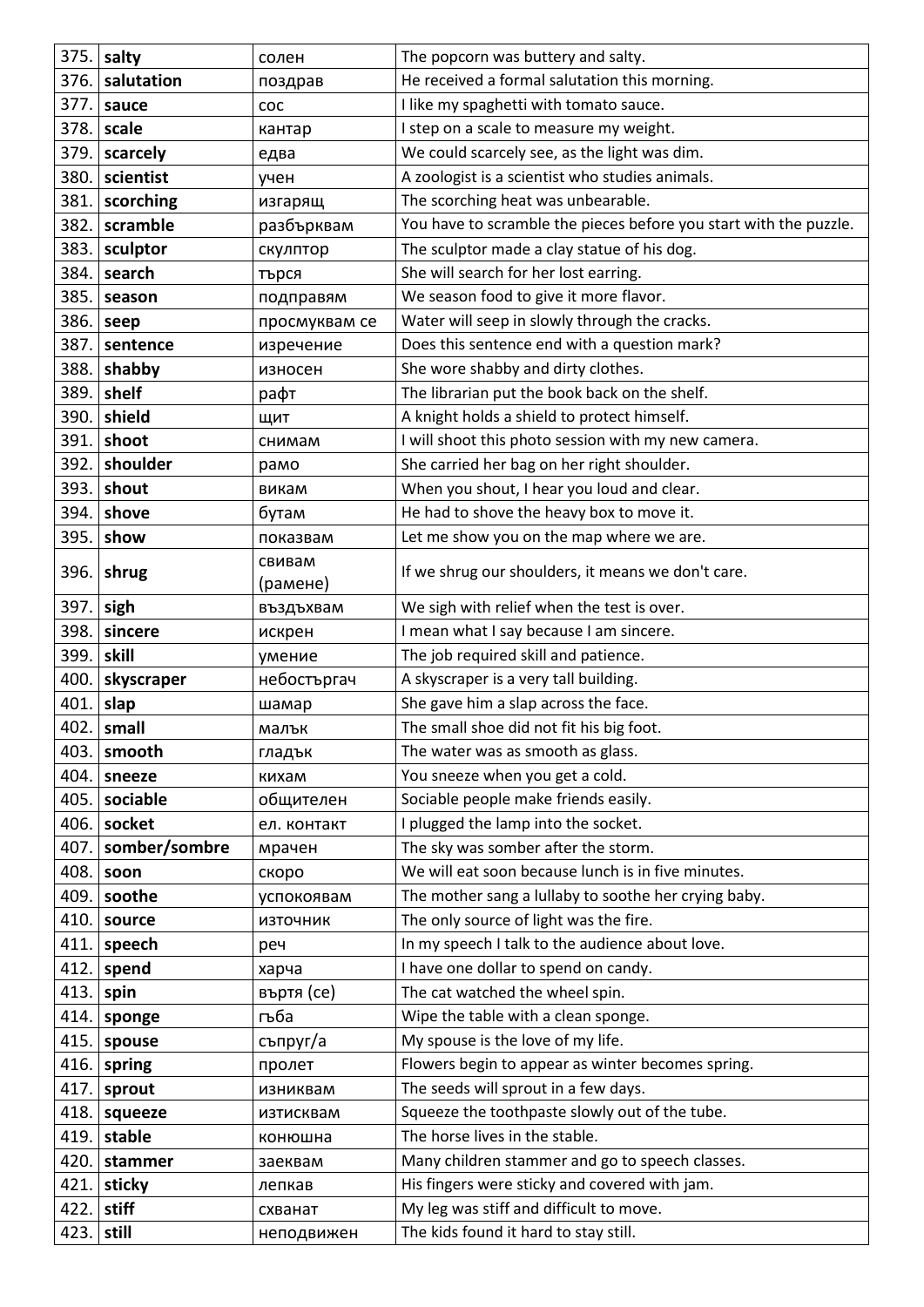| 424.         | stimulate         | поощрявам               | To stimulate learning, parents should encourage their children to<br>read.               |
|--------------|-------------------|-------------------------|------------------------------------------------------------------------------------------|
| 425.         | storm             | буря                    | We tried to find a safe place to wait out the storm.                                     |
| 426.         | straight          | направо                 | Go straight home and do not stop anywhere.                                               |
| 427.         | strain            | прецеждам               | Strain the juice from the cherries into a small saucepan.                                |
| 428.         | stroll            | разходка                | Let's take a slow stroll through the park.                                               |
| 429.         | suddenly          | изведнъж                | In seconds, the bright sky suddenly went dark.                                           |
| 430.         | suffer            | страдам                 | I hate to see animals suffer.                                                            |
| 431.         | sugar             | захар                   | I need sugar to make the lemonade sweet.                                                 |
| 432.         | suitable          | подходящ                | Shorts are not suitable for cold weather.                                                |
| 433.         | suite             | апартамент (в<br>хотел) | She booked a hotel suite overlooking Central Park.                                       |
| 434.         | surround          | обграждам               | Tall trees surround the lake.                                                            |
| 435.         | survive           | оцелявам                | A person cannot survive without water.                                                   |
| 436.         | suspense          | напрежение              | Don't keep us in suspense and tell us what happened!                                     |
| 437.         | sweep             | мета                    | Use a broom to sweep the kitchen floor.                                                  |
| 438.         | swiftly           | бързо                   | She ran swiftly around the block.                                                        |
| 439.         | symmetry          | симетрия                | A butterfly's wings have perfect symmetry.                                               |
| 440.         | target            | мишена                  | I aimed my dart at the center of the target.                                             |
| 441.         | teach             | преподавам              | My parents teach History at the university.                                              |
| 442.         | telescope         | телескоп                | We use a telescope to look at the stars.                                                 |
| 443.         | temper            | характер                | He had a bad temper and was always angry.                                                |
| 444.         | tennis            | тенис                   | Tennis is played on grass or clay courts.                                                |
| 445.         | terrific          | страхотен               | She's doing a terrific job at the new school and the students love<br>her!               |
| 446.         | theater/theatre   | театър                  | How often do you go to the theater?                                                      |
| 447.         | theory            | теория                  | Scientists have a theory to explain rainbows.                                            |
|              | 448. thorough     | задълбочен              | The police carried out a thorough investigation.                                         |
| 449.         | thriving          | преуспяващ              | His new business is thriving.                                                            |
|              | 450. tick         | кърлеж                  | I found a tick on my cat because she was scratching herself.                             |
| 451.         | tight             | здраво                  | I hold the leash tight when I walk the dog.                                              |
| 452.         | time              | време                   | I don't have time to come to your party.                                                 |
| 453.         | tired             | изморен                 | I was so tired that I fell asleep immediately.                                           |
| 454.         | toaster           | тостер                  | She put the slice of bread in the toaster.                                               |
| 455.         | tool              | инструмент              | A hammer is a tool for pounding nails.                                                   |
| 456.         | trail             | пътека                  | The hikers walked on the trail in the woods.<br>We took the train from London to Paris.  |
| 457.<br>458. | train<br>tranquil | влак                    |                                                                                          |
| 459.         | treat             | спокоен                 | This area of the park is always very quiet and tranquil.<br>Don't treat me like a child! |
| 460.         | trigger           | отнасям се              | He kept his finger on the trigger of the gun.                                            |
| 461.         | trouble           | спусък                  | I am having trouble with this difficult test.                                            |
| 462.         | trumpet           | затруднение<br>тромпет  | She played the trumpet in the school band.                                               |
| 463.         | trunk             | хобот                   | The long nose of an elephant is called a trunk.                                          |
| 464.         | truth             | истина                  | Do you think she is telling the truth?                                                   |
| 465.         | twice             | два пъти                | Laura visits her grandmother twice a week.                                               |
| 466.         | twig              | клонче                  | A little twig is much smaller than a branch.                                             |
| 467.         | twist             | усуквам                 | Twist the wire to form a circle.                                                         |
| 468.         | typical           | типичен                 | The weather at the moment is not typical for July.                                       |
| 469.         | unacceptable      | неприемлив              | His behaviour in school is totally unacceptable.                                         |
| 470.         | unknown           | непознат                | The scientists found an unknown species in the jungle.                                   |
|              |                   |                         |                                                                                          |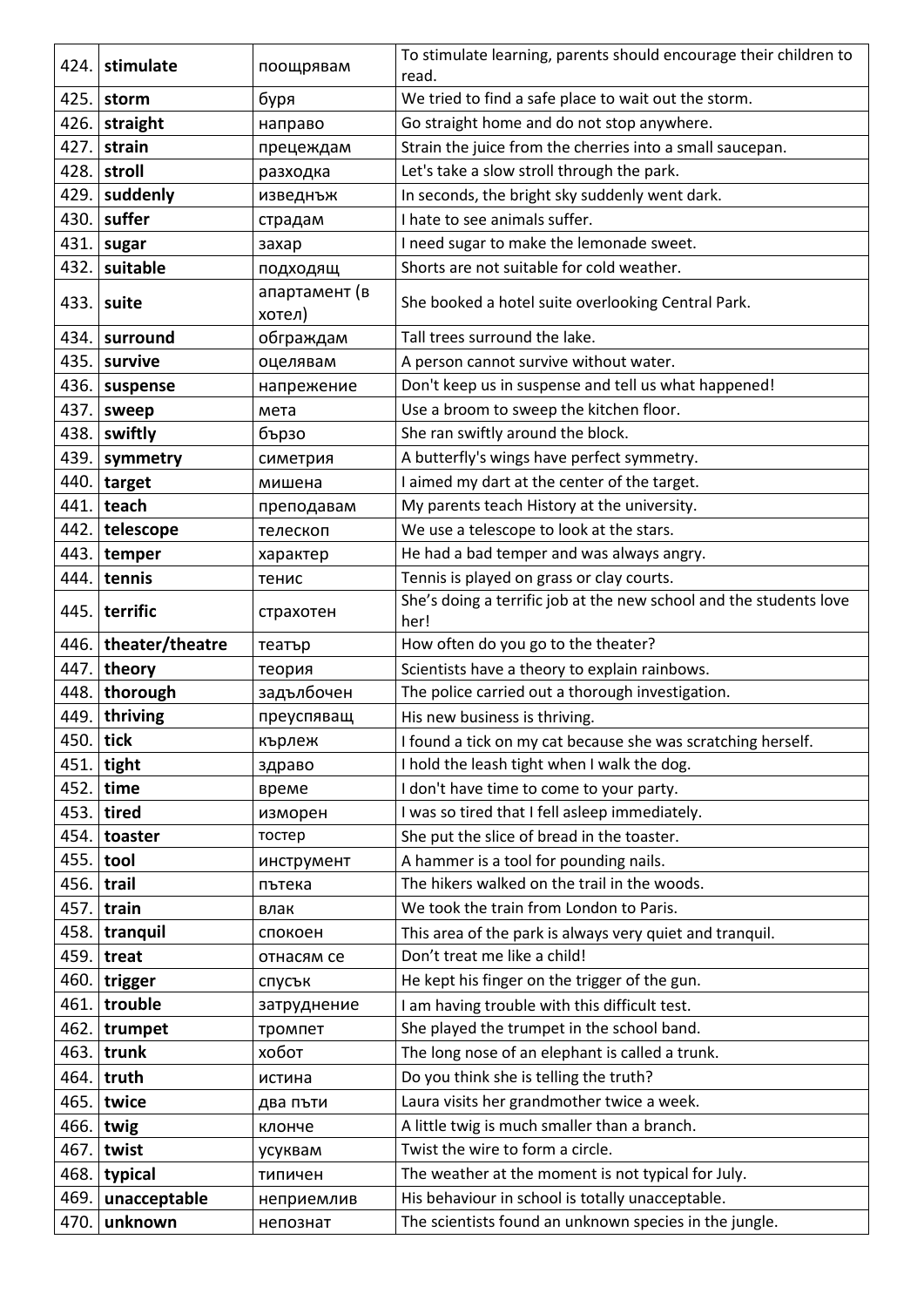| 471.         | upbeat                     | <b>ОПТИМИСТИЧЕН</b> | The meeting ended on an upbeat note.                                                                |
|--------------|----------------------------|---------------------|-----------------------------------------------------------------------------------------------------|
| 472.         | urge                       | настоявам           | I urge you to watch this award-winning movie.                                                       |
| 473.         | veil                       | воал                | The bride wore a beautiful veil over her face.                                                      |
| 474.         | vein                       | вена                | The nurse drew blood from a vein in my arm.                                                         |
| 475.         | vibrant                    | ярък (за цвят)      | The room was decorated in vibrant reds and yellows.                                                 |
| 476.         | village                    | село                | Only thirty people live in the tiny village.                                                        |
| 477.         | virus                      | вирус               | The common cold is caused by a virus.                                                               |
| 478.         | visible                    | ВИДИМ               | The church bell tower is visible from miles away.                                                   |
| 479.         | voice                      | глас                | She has a good singing voice.                                                                       |
| 480.         | volunteerism               | доброволчество      | The presenter talked about volunteerism and the importance of<br>being good to others.              |
| 481.         | vulnerable                 | предразположе<br>н  | Old people are vulnerable to the flu.                                                               |
| 482.         | vulture                    | лешояд              | There was a vulture circling in the sky above us.                                                   |
| 483.         | warm                       | топъл               | It was nice and warm next to the fireplace.                                                         |
| 484.         | wary                       | внимателен          | Be wary of strangers who offer you a ride.                                                          |
| 485.         | wasp                       | оса                 | A wasp stung me and it really hurts.                                                                |
| 486.         | wavy                       | къдрав              | She has wavy brown hair and green eyes.                                                             |
| 487.         | weak                       | слаб                | He is still weak after the illness.                                                                 |
| 488.         | wealthy                    | богат               | The wealthy lawyer had millions of dollars.                                                         |
| 489.         | week                       | седмица             | There are seven days in a week.                                                                     |
| 490.         | weigh                      | претеглям           | She will weigh the apples on a scale.                                                               |
| 491.         | will                       | завещание           | My father left me the house in his will.                                                            |
| 492.         | wonder                     | питам се            | I wonder why he left his job.                                                                       |
| 493.         | wool                       | вълна               | This scarf is 100% wool.                                                                            |
|              |                            |                     |                                                                                                     |
| 494.         | worldwide                  | по целия свят       | People use the internet worldwide.                                                                  |
| 495.         | wound                      | рана                | The nurse cleaned his wound.                                                                        |
| 496.         | wriggle                    | мърдам              | Can you wriggle your toes?                                                                          |
| 497.         | wring                      | изтисквам           | I will wring the water out of my wet towel.                                                         |
| 498.         | yacht                      | яхта                | The fancy yacht is the biggest boat there.                                                          |
| 499.         | year                       | година              | There are twelve months in a year.                                                                  |
| 500.         | zeal                       | старание            | She went about the task with zeal and enthusiasm.                                                   |
| 501.         | abide                      | понасям             | I can't abide someone without a sense of humor.                                                     |
| 502.         | abstain                    | въздържам се        | I abstain from meat since becoming a vegetarian.                                                    |
| 503.         | accessible                 | достъпен            | A section of the road was not accessible due to the concert.                                        |
| 504.         | accessory                  | допълнение          | This is a good accessory for my new outfit.                                                         |
| 505.         | accompany                  | придружавам         | He asked his wife to accompany him on the trip.                                                     |
| 506.         | accord                     | споразумение        | Can we reach an accord that will end the fighting?                                                  |
| 507.         | accountable                | отговорен           | I am accountable for my actions.                                                                    |
| 508.         | acknowledge                | потвърждавам        | I hereby acknowledge receipt of your letter dated July 25, 2017.                                    |
| 509.         | acrobat                    | акробат             | The acrobat was good in balancing on high ropes.                                                    |
| 510.         | action                     | действие            | When there is a need, she takes an action.                                                          |
| 511.         | adequate                   | достатъчен          | His passing grade is adequate but he is capable of much more.                                       |
| 512.         | adult                      | възрастен           | Children must be accompanied by an adult.                                                           |
| 513.         | anthem                     | ХИМН                | The band played the national anthem at the opening ceremony.                                        |
| 514.         | antibiotic                 | антибиотик          | The doctor gave me an antibiotic to help fight the infection.                                       |
| 515.         | appraisal                  | оценка              | He was asked to give an independent appraisal.                                                      |
| 516.         | apprehend                  | хващам              | The police hope to apprehend the thief soon.                                                        |
| 517.<br>518. | approachable<br>articulate | достъпен            | She's very approachable despite being a celebrity.<br>She cannot articulate her feelings very well. |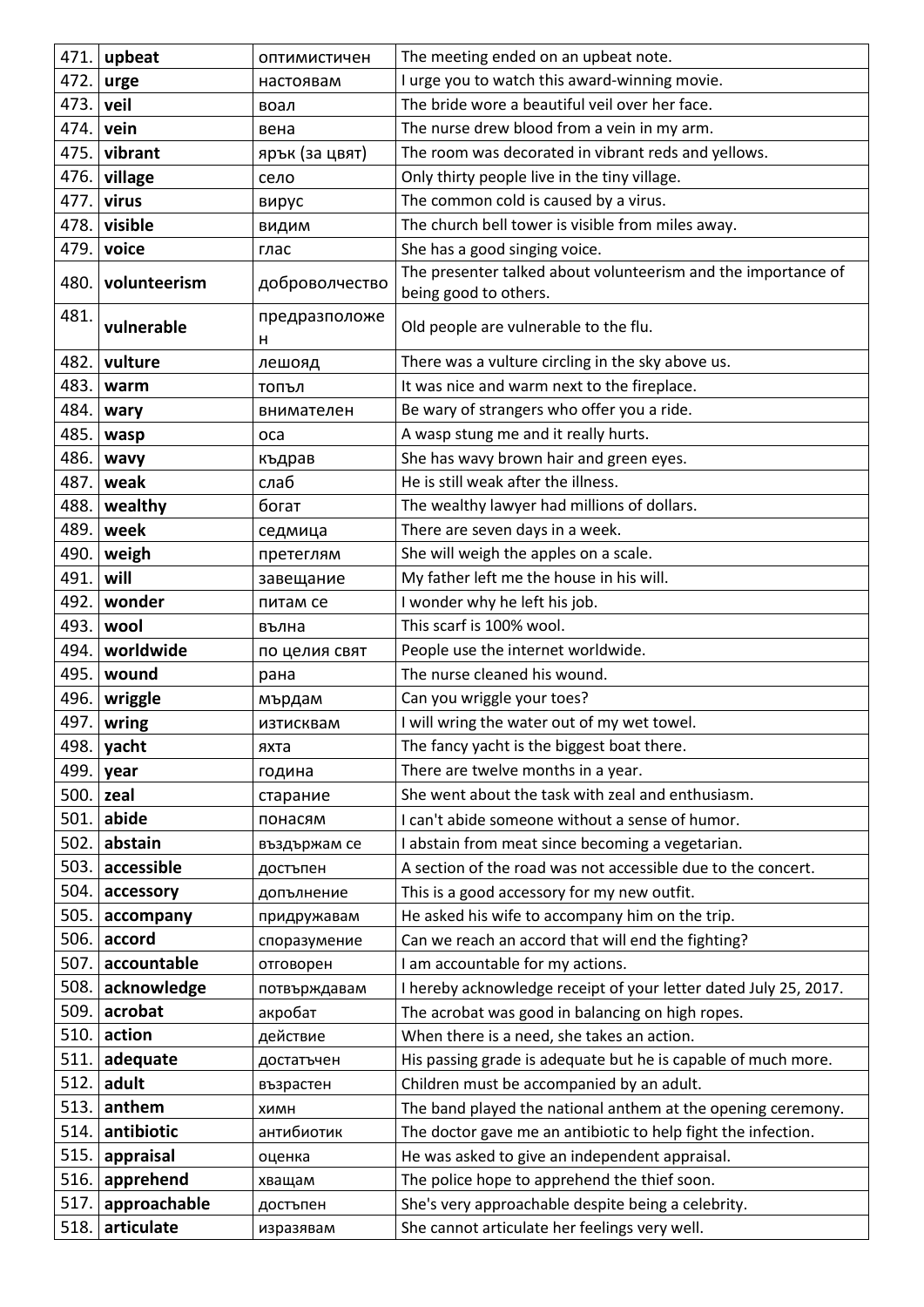| 519. | associate        | свързвам               | I cannot associate or connect the two ideas.                         |
|------|------------------|------------------------|----------------------------------------------------------------------|
| 520. | athletic         | атлетичен              | She has a strong, athletic body structure.                           |
| 521. | attribute        | качество               | Loyalty was her greatest attribute.                                  |
| 522. | autograph        | автограф               | Could I have your autograph?                                         |
| 523. | avalanche        | лавина                 | An avalanche of snow rushed down the mountain.                       |
| 524. | avocado          | авокадо                | I will use the avocado to make some guacamole.                       |
| 525. | backwards        | отзад напред           | Count backwards from ten to one.                                     |
| 526. | banish           | изгонвам               | She tried to banish the negative thoughts from her mind.             |
| 527. | barbecue         | барбекю                | I will grill burgers and hot dogs at the barbecue.                   |
| 528. | beret            | барета                 | The French painter wore a beret on his head.                         |
| 529. | biography        | биография              | I look forward to reading his biography and learning about his life. |
| 530. | boggle           | стряскам се            | Even I boggle at the idea of spending so much money.                 |
| 531. | booklet          | брошура                | I had to refer to the instruction booklet to assemble the desk.      |
| 532. | boulevard        | булевард               | I always enjoy the drive down the tree-lined boulevard.              |
| 533. | breathtaking     | смайващ                | The breathtaking sight filled me with awe.                           |
| 534. | brook            | ручей                  | A brook is smaller than a river.                                     |
| 535. | bundle           | пакет                  | She was carrying a large bundle of clothes.                          |
| 536. | calf             | теле                   | A baby cow is called a calf.                                         |
| 537. | capacity         | способност             | His capacity for learning languages astonished me.                   |
| 538. | caterpillar      | гъсеница               | The caterpillar turned into a butterfly.                             |
| 539. | cautious         | предпазлив             | The beekeeper was calm and cautious.                                 |
| 540. | century          | век                    | The last century was the twentieth.                                  |
| 541. | championship     | шампионат              | I saw him play at last year's tennis championship.                   |
| 542. | chemistry        | <b>КИМИЯ</b>           | I would have become a doctor if I was any good at chemistry.         |
| 543. | chew             | дъвча                  | Don't chew gum in class.                                             |
| 544. | cockroach        | хлебарка               | A brown cockroach crawled up my kitchen wall.                        |
| 545. | coherence        | свързаност             | The essay lacks coherence and structure.                             |
| 546. | collar           | яка                    | His shirt collar was tight around his neck.                          |
| 547. | collide          | сблъсквам (се)         | If you text while walking, you might collide with someone.           |
| 548. | colossal         | огромен                | The singer earns a colossal amount of money.                         |
| 549. | community        | общност                | I have a nice community of friends at school.                        |
| 550. | complex          | сложен                 | A computer is a complex tool because it is made up of many parts.    |
| 551. | compound         | съединение             | Scientists have produced a new chemical compound.                    |
| 552. | conclude         | заключавам             | I conclude he is guilty by his actions.                              |
| 553. | cone             | конус                  | My party hat is shaped like a cone.                                  |
| 554. | confession       | признание              | I have a confession to make-I lied about my age.                     |
| 555. | confound         | обърквам               | He tried to confound us with a complex riddle.                       |
| 556. | contemporary     | съвременен             | Zahari Karabashliev is a contemporary Bulgarian writer.              |
|      |                  | обратно на             |                                                                      |
| 557. | counterclockwise | часовниковата          | Turn the lid counterclockwise to open the jar.                       |
| 558. | coward           | стрелка                | I'm a real coward when it comes to going to the dentist.             |
| 559. | creator          | страхливец<br>създател | Walt Disney is the creator of Mickey Mouse.                          |
| 560. | customary        | обичайно               | Is it customary to tip taxi drivers in this country?                 |
| 561. | cymbal           | чинел                  | When hit, a metal cymbal sounds like a gong.                         |
| 562. | deafening        | оглушителен            | The team was greeted by deafening applause from the audience.        |
| 563. | deceitful        | лъжлив                 | Deceitful people tell many lies.                                     |
| 564. | decrease         | намалява               | Your weight should decrease when you diet.                           |
| 565. | delicious        | вкусен                 | I think that salmon is the most delicious fish.                      |
| 566. | despise          | презирам               | We despise unkind and rude behavior.                                 |
|      |                  |                        |                                                                      |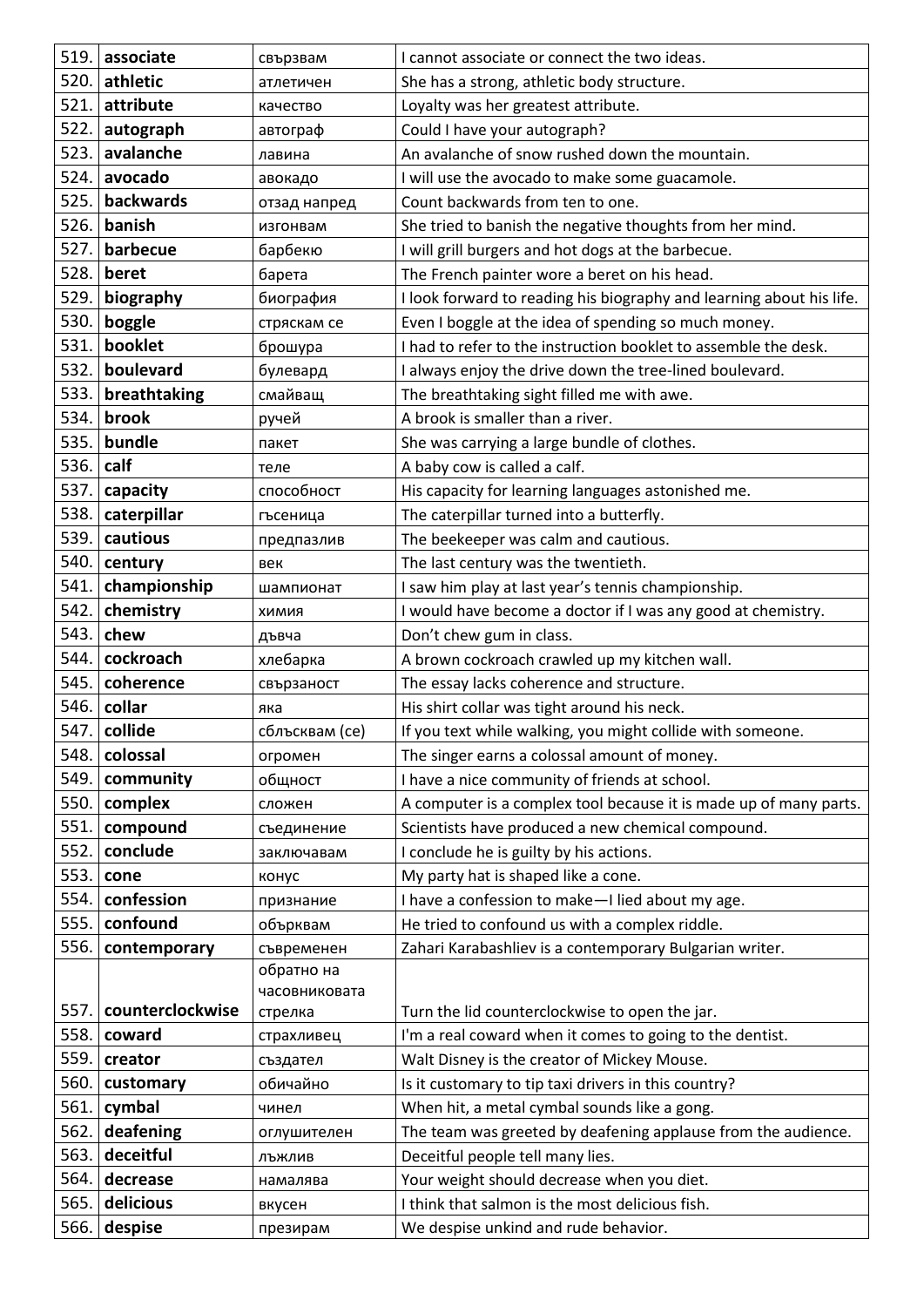| 567.         | despite                | въпреки че       | He was cold despite sitting by the fire.                                                                        |
|--------------|------------------------|------------------|-----------------------------------------------------------------------------------------------------------------|
| 568.         | discontinue            | прекратявам      | Stores often discontinue selling old items.                                                                     |
| 569.         | discount               | намаление        | There is a special discount for new clients.                                                                    |
| 570.         | disguise               | маскирам         | She had to disguise herself as a boy.                                                                           |
| 571.         | disobedient            | непослушен       | Disobedient kids break the rules.                                                                               |
| 572.         | dodge                  | отбягвам         | We will dodge the ball to avoid getting hit.                                                                    |
| 573.         | dreary                 | мрачен           | The rainy day was damp and dreary.                                                                              |
| 574.         | drill                  | пробивам         | He had to drill holes in the wall.                                                                              |
| 575.         | drought                | суша             | We had a drought with no rain for weeks.                                                                        |
| 576.         | emphasis               | ударение         | He put extra emphasis on the word 'never'.                                                                      |
| 577.         | envious                | завистлив        | He saw the envious look in the other boy's eyes.                                                                |
| 578.         | equator                | екватор          | The lake lies exactly on the equator.                                                                           |
| 579.         | essential              | съществен        | Paying attention is essential to learning.                                                                      |
| 580.         | estate                 | имение           | He keeps several horses on his country estate.                                                                  |
| 581.         | exact                  | точен            | I know the exact number of the students who will attend.                                                        |
| 582.         | exaggerate             | преувеличавам    | He'll exaggerate the size of the fish he caught.                                                                |
| 583.         | existence              | съществуване     | I was unaware of his existence until today.                                                                     |
| 584.         | experiment             | експеримент      | To see how much water a plant needs, let's run an experiment.                                                   |
| 585.         | expressive             | изразителен      | She has wonderfully expressive eyes.                                                                            |
| 586.         | false                  | грешен           | You have to decide if the sentence is true or false.                                                            |
| 587.         | fierce                 | свиреп           | The fierce tiger defends her cubs.                                                                              |
| 588.         | filthy                 | мръсен           | Why are the streets so filthy in this part of the city?                                                         |
| 589.         | firefighter            | пожарникар       | The firefighter rescued a driver trapped in his car.                                                            |
| 590.         | forbidden              | забранен         | Photography is strictly forbidden in the museum.                                                                |
| 591.         | fracture               | счупване         | Old people's bones are more prone to fracture.                                                                  |
| 592.         | frenzy                 | ярост            | She tore the letter open in frenzy.                                                                             |
|              | 593. frustration       | безпомощност     | There were tears of frustration in her eyes.                                                                    |
|              | 594.   fulfill/ fulfil | изпълнявам       | To pass, you must fulfill every requirement.                                                                    |
|              | 595. gauge             | преценявам       | It was difficult to gauge whether she was angry or not.                                                         |
| 596.         | gleam                  | проблясване      | The sun caused a gleam off the mirror.                                                                          |
| 597.         | goddess                | богиня           | Venus was known as the Roman goddess of love.                                                                   |
| 598.         | gradually              | постепенно       | The sky gradually lightened as the sun rose.                                                                    |
| 599.         | grief                  | скръб            | She understood my grief because she had also lost a pet.                                                        |
| 600.         | grimace                | гримаса          | His face twisted into a grimace.                                                                                |
| 601.         | gripping               | увлекателен      | The book was so gripping that I finished it in one day.                                                         |
| 602.         | health                 | здраве           | Please take care of your health and do not start smoking.                                                       |
| 603.         | helpless               | безпомощен       | The newborn kitten was weak and helpless.                                                                       |
|              | honorable/             |                  |                                                                                                                 |
| 604.         | honourable             | честен           | He was an honorable man who could not lie.                                                                      |
| 605.<br>606. | horrify<br>humorous    | ужасявам         | His bad habits horrify and disgust her.<br>The movie is a humorous look at the world of fashion.                |
| 607.         |                        | шеговит          |                                                                                                                 |
|              | hydrogen               | водород          | Hydrogen gas is everywhere in the world.<br>By the end of winter there was a giant icicle hanging from the roof |
| 608.         | icicle                 | ледена висулка   | of our house.                                                                                                   |
| 609.         | implementation         | изпълнение       | She was responsible for the implementation of the plan.                                                         |
| 610.         | imply                  | намеквам         | His silence seemed to imply agreement.                                                                          |
| 611.         | infinite               | безкраен         | She is a teacher with infinite patience.                                                                        |
|              |                        | посвещение (на   |                                                                                                                 |
| 612.         | inscription            | книга, паметник) | The monument carries the inscription: 'To the fallen'.                                                          |
| 613.         | insufficient           | недостатъчен     | Her salary is insufficient to meet her needs.                                                                   |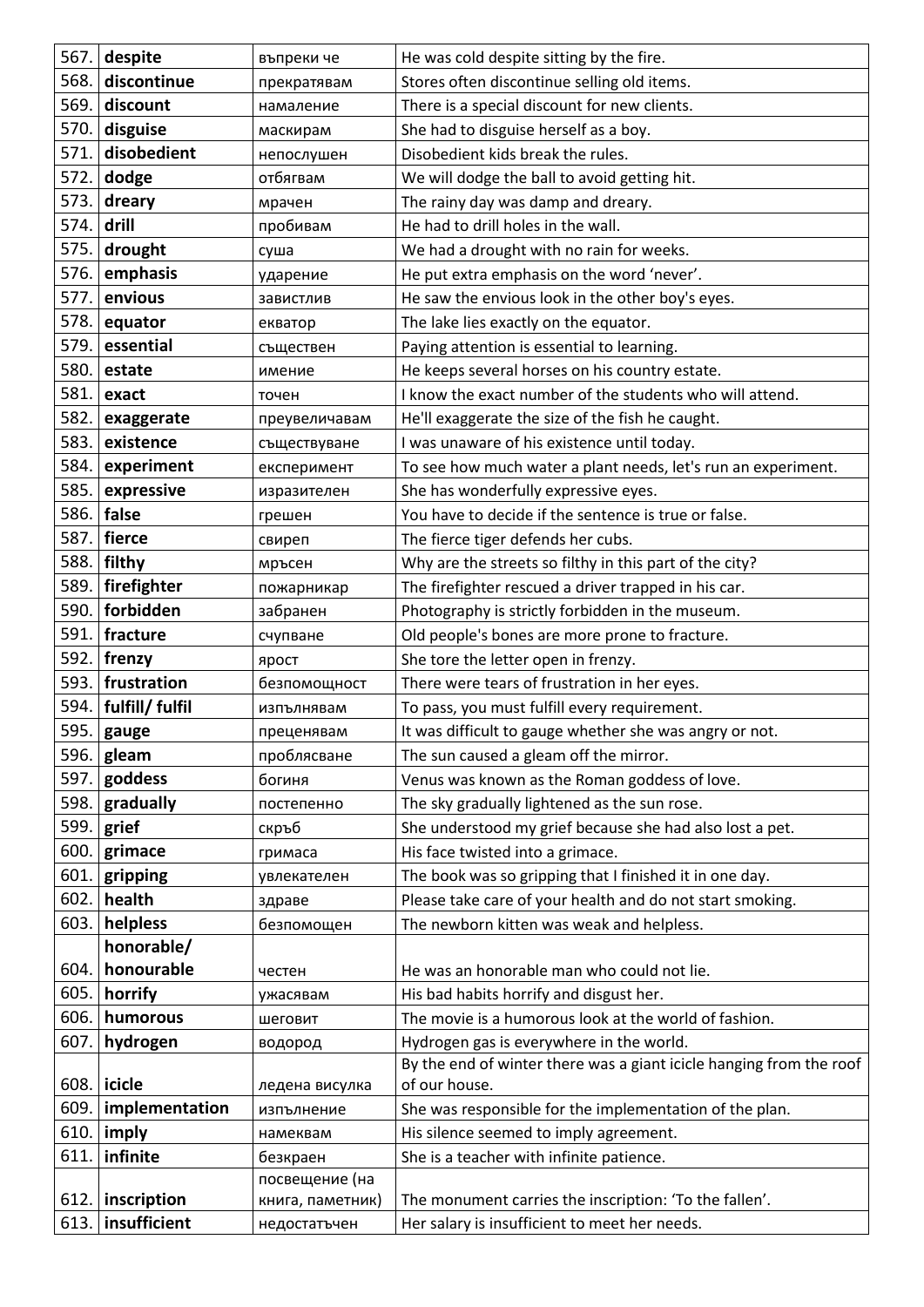|      | 614. intuition | усет          | Intuition told her that he was telling the truth.                |
|------|----------------|---------------|------------------------------------------------------------------|
| 615. | irrelevant     | неуместен     | Please keep all irrelevant remarks to yourself.                  |
| 616. | itinerary      | маршрут       | We planned a daily itinerary for our trip.                       |
| 617. | junction       | кръстопът     | The railroad tracks cross at a junction.                         |
| 618. | leather        | кожа          | The shoes are made of leather.                                   |
| 619. | legible        | четлив        | Her handwriting is too small to be legible.                      |
| 620. | luminous       | сияен         | She was staring with huge luminous eyes.                         |
| 621. | marvel         | чудо          | The building is an architectural marvel.                         |
|      | marvelous/     |               |                                                                  |
| 622. | marvellous     | изумителен    | The food smells absolutely marvelous.                            |
| 623. | merely         | просто        | It is not merely a job, but a way of life.                       |
| 624. | misgiving      | опасение      | There was misgiving over the decision to go out late at night.   |
| 625. | necessary      | необходим     | Food, water and shelter are necessary to live.                   |
| 626. | negligent      | небрежен      | She waved her hand in a negligent gesture.                       |
| 627. | oblique        | уклончив      | Her oblique answers were very misleading.                        |
| 628. | obstacle       | препятствие   | An obstacle was blocking the doorway.                            |
| 629. | occasionally   | понякога      | Occasionally we would meet and study as a group.                 |
| 630. | omission       | пропуск       | I left one name out, but caught the omission.                    |
| 631. | orphan         | сирак         | He was an orphan and lived with his uncle.                       |
| 632. | outstanding    | изтъкнат      | She is one of the most outstanding young musicians.              |
| 633. | overflow       | преливам      | If it keeps raining the river will overflow.                     |
| 634. | owl            | бухал         | I saw an owl in that tree last night.                            |
| 635. | passion        | страст        | They kissed with passion.                                        |
| 636. | patience       | търпение      | It takes time and patience to photograph wildlife.               |
| 637. | pawn           | пешка         | He had to sacrifice another pawn in the chess game.              |
| 638. | peculiar       | странен       | The movie was peculiar, but I liked it.                          |
| 639. | perfume        | парфюм        | A bought some perfume for my mother.                             |
| 640. | persuade       | убеждавам     | Try to persuade him to come.                                     |
| 641. | politician     | ПОЛИТИК       | I want to become a politician.                                   |
| 642. | pollution      | замърсяване   | Air pollution in Sofia is a serious problem.                     |
| 643. | precaution     | предпазливост | She had to stay in hospital overnight, just as a precaution.     |
| 644. | privilege      | привилегия    | Education should be a universal right and not a privilege.       |
|      |                |               | After the hurricane the president had to proclaim a state of     |
| 645. | proclaim       | обявявам      | emergency.                                                       |
| 646. | progress       | напредък      | We have made significant progress on our report due next week.   |
| 647. | publish        | публикувам    | You can buy my book after I publish it.                          |
| 648. | pyramid        | пирамида      | We visited the Great Pyramid in Egypt.                           |
| 649. | questionnaire  | въпросник     | The questionnaire asked about our opinions.                      |
|      |                |               | He gave me a quizzical look when I ordered three different types |
| 650. | quizzical      | странен       | of ice cream.                                                    |
| 651. | rambunctious   | буен          | The rambunctious boy never sat still.                            |
| 652. | reaction       | реакция       | What was his reaction to the news?                               |
| 653. | reassure       | успокоявам    | We will reassure the frightened children.                        |
| 654. | rebellion      | въстание      | The workers rose up in a rebellion.                              |
| 655. | recede         | оттеглям се   | The sea will recede at low tide.                                 |
| 656. | reception      | посрещане     | A welcome reception was held for new members.                    |
| 657. | recommend      | препоръчвам   | Can you recommend a good hotel?                                  |
| 658. | recruit        | набирам       | We can recruit new members for our team.                         |
| 659. | reflection     | отражение     | She saw her own reflection in the mirror.                        |
| 660. | revive         | възраждам     | The designer wanted to revive old fashions.                      |